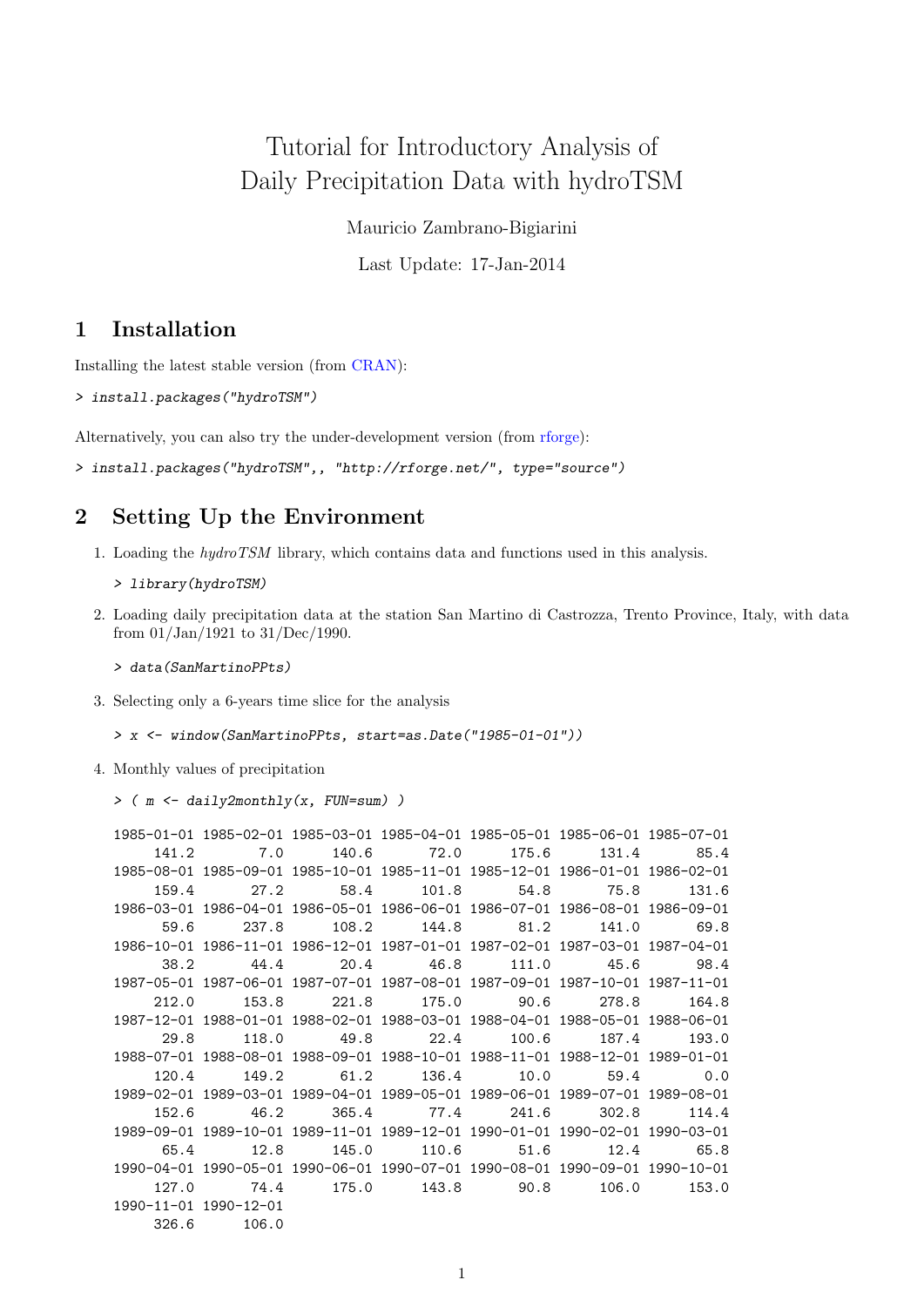5. Dates of the daily values of 'x'

 $>$  dates  $<-$  time $(x)$ 

6. Amount of years in 'x' (needed for computations)

```
> ( nyears <- yip(from=start(x), to=end(x), out.type="nmbr" ) )
[1] 6
```
# 3 Basic Exploratory Data Analysis

1. Summary statistics

```
> smry(x)
```

|          | Index      | $\mathbf{x}$      |
|----------|------------|-------------------|
| Min.     | 1985-01-01 | 0.0000            |
| 1st Qu.  | 1986-07-02 | 0.0000            |
| Median   | 1988-01-01 | 0.0000            |
| Mean     | 1988-01-01 | 3.7470            |
| 3rd Qu.  | 1989-07-01 | 2.6000            |
| Max.     | 1990-12-31 | 122.0000          |
| IQR      | <na></na>  | 2.6000            |
| sd       | <na></na>  | 10.0428           |
| CV       | $<$ NA $>$ | 2.6800            |
| Skewness | $<$ NA $>$ | 5.3512            |
| Kurtosis | <na></na>  | 39.1619           |
| NA's     | $<$ NA $>$ | 0.0000            |
| n        |            | $<$ NA> 2191.0000 |
|          |            |                   |

2. Using the hydroplot function, which (by default) plots 9 different graphs: 3 ts plots, 3 boxplots and 3 histograms summarizing 'x'. For this example, only daily and monthly plots are produced, and only data starting on 01-Jan-1987 are plotted.



> hydroplot(x, var.type="Precipitation", main="at San Martino",  $pfreq = "dm", from="1987-01-01")$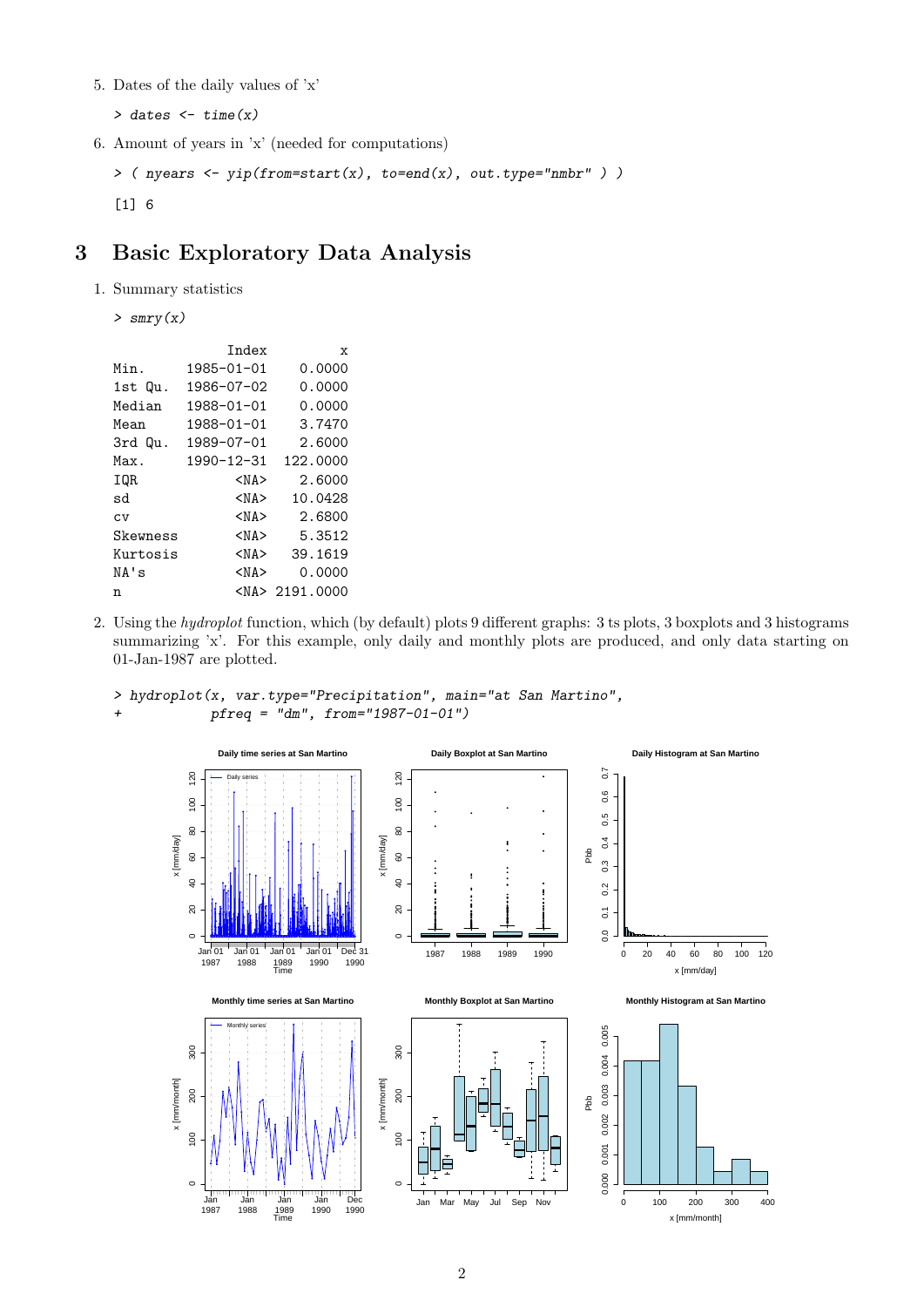3. Amount of days with information (not NA) per year

```
> dwi(x)1985 1986 1987 1988 1989 1990
365 365 365 366 365 365
```
4. Amount of days with information (not NA) per month per year

> dwi(x, out.unit="mpy")

Jan Feb Mar Apr May Jun Jul Aug Sep Oct Nov Dec 1985 31 28 31 30 31 30 31 31 30 31 30 31 1986 31 28 31 30 31 30 31 31 30 31 30 31 1987 31 28 31 30 31 30 31 31 30 31 30 31 1988 31 29 31 30 31 30 31 31 30 31 30 31 1989 31 28 31 30 31 30 31 31 30 31 30 31 1990 31 28 31 30 31 30 31 31 30 31 30 31

5. Plotting the monthly precipitation values for each year, useful for identifying dry/wet months.

```
> # Daily zoo to monthly zoo
> m <- daily2monthly(x, FUN=sum, na.rm=TRUE)
> # Creating a matrix with monthly values per year in each column
> M <- matrix(m, ncol=12, byrow=TRUE)
> colnames(M) <- month.abb
> rownames(M) <- unique(format(time(m), "%Y"))
> # Plotting the monthly precipitation values
> require(lattice)
> print(matrixplot(M, ColorRamp="Precipitation",
             main="Monthly precipitation at San Martino st., [mm/month]"))
```
#### **Monthly precipitation at San Martino st., [mm/month]**

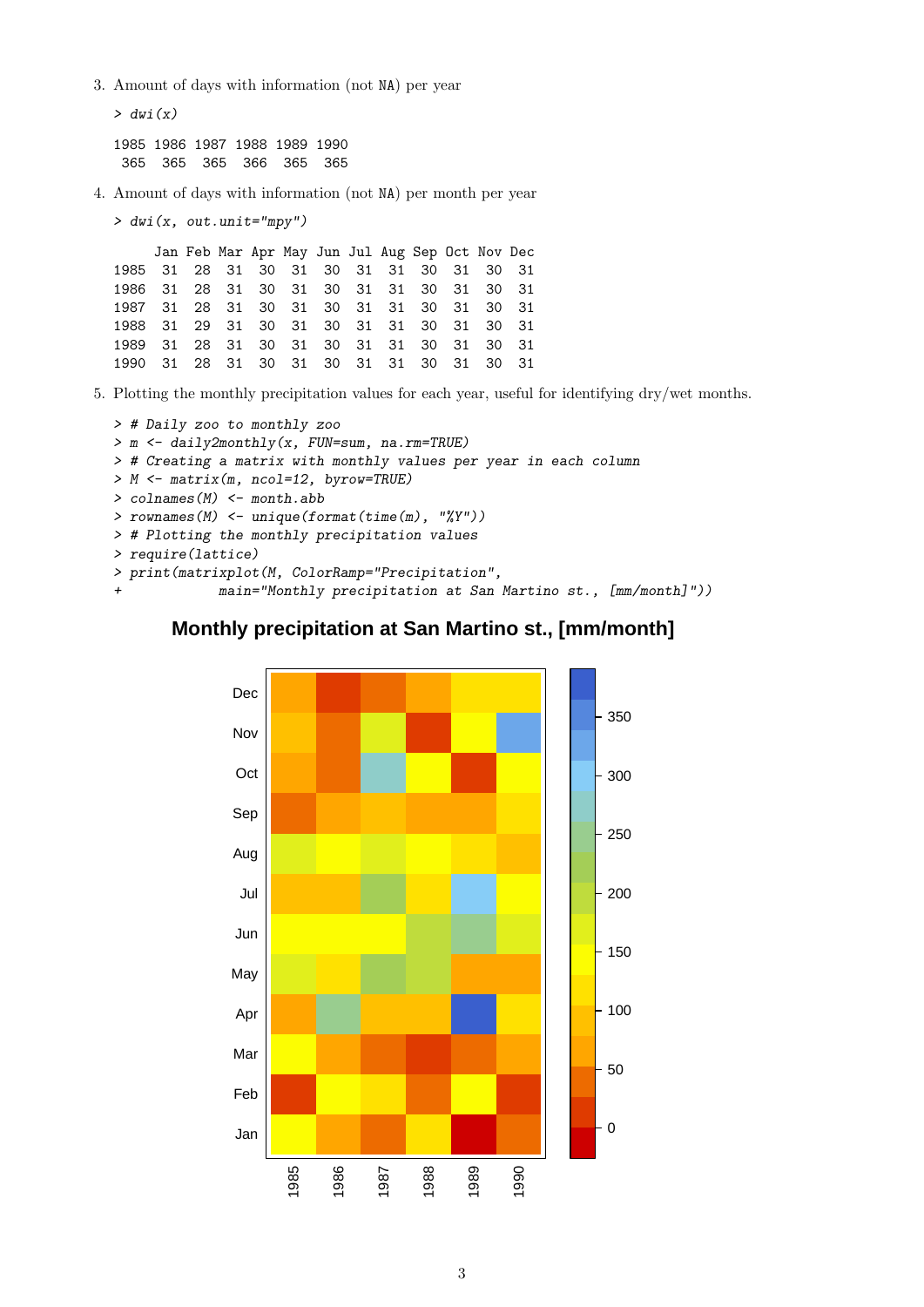#### 4 Annual Analysis

1. Annual values of precipitation

```
> daily2annual(x, FUN=sum, na.rm=TRUE)
1985-01-01 1986-01-01 1987-01-01 1988-01-01 1989-01-01 1990-01-01
   1154.8 1152.8 1628.4 1207.8 1634.2 1432.4
```
2. Average annual precipitation

Obvious way:

> mean( daily2annual(x, FUN=sum, na.rm=TRUE) )

[1] 1368.4

Another way (more useful for streamflows, where FUN=mean):

The function annual function applies FUN twice over  $x:$  (i) firstly, over all the elements of x belonging to the same year, in order to obtain the corresponding annual values, and (ii) secondly, over all the annual values of x previously obtained, in order to obtain a single annual value.

```
> annualfunction(x, FUN=sum, na.rm=TRUE) / nyears
value
1368.4
```
## 5 Monthly Analysis

1. Median of the monthly values at station 'x'. Not needed, just for looking at these values in the boxplot.

```
> monthlyfunction(m, FUN=median, na.rm=TRUE)
```
Jan Feb Mar Apr May Jun Jul Aug Sep Oct Nov Dec 63.7 80.4 52.9 113.8 141.9 164.4 132.1 145.1 67.6 97.4 123.4 57.1

2. Vector with the three-letter abbreviations for the month names

```
> cmonth \leq format(time(m), "%b")
```
3. Creating ordered monthly factors

```
> months <- factor(cmonth, levels=unique(cmonth), ordered=TRUE)
```
4. Boxplot of the monthly values

```
> boxplot( coredata(m) ~ months, col="lightblue", main="Monthly Precipitation",
+ ylab="Precipitation, [mm]", xlab="Month")
```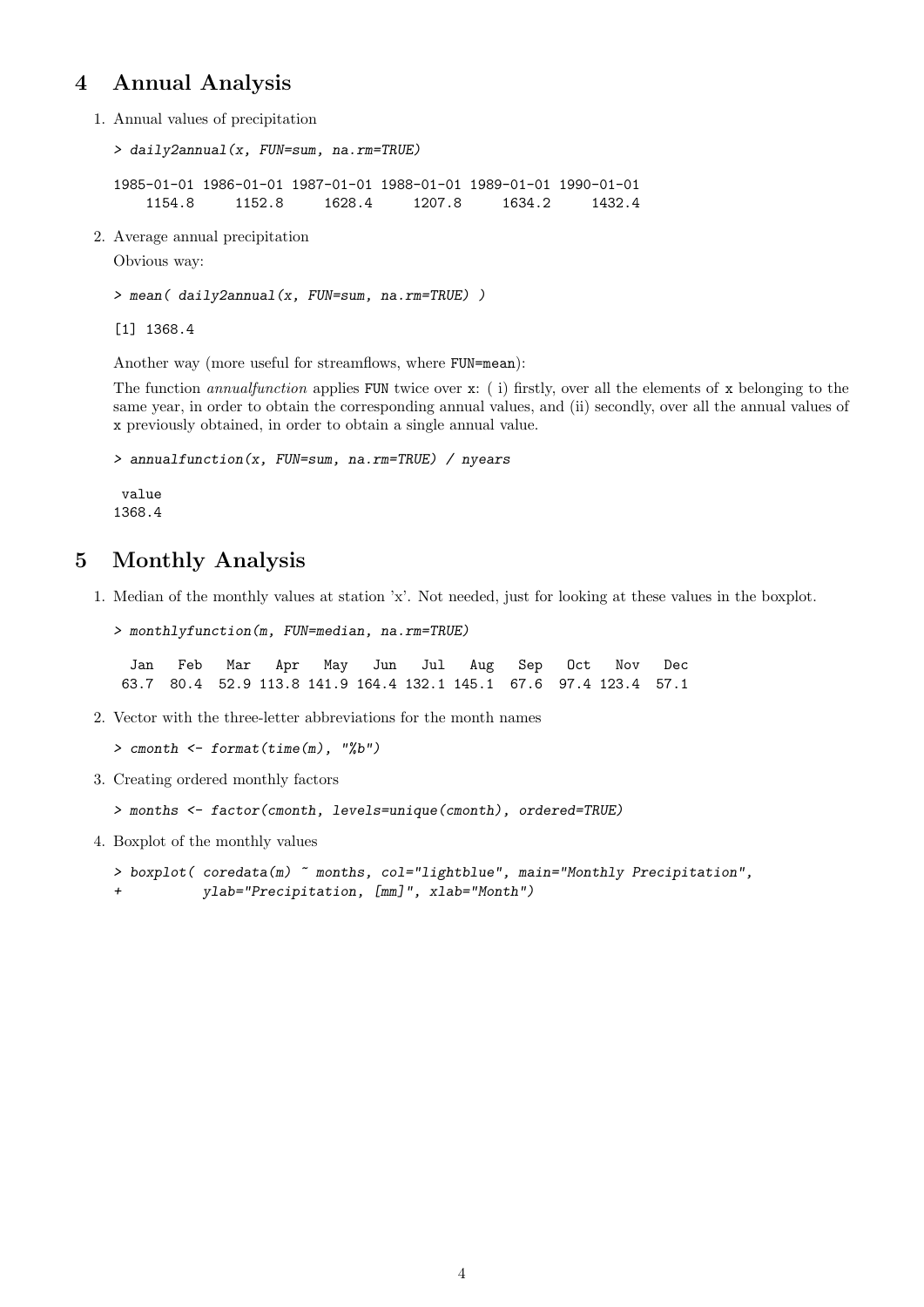#### **Monthly Precipitation**



### 6 Seasonal Analysis

1. Average seasonal values of precipitation

> seasonalfunction(x, FUN=sum, na.rm=TRUE) / nyears

DJF MAM JJA SON 213.1333 369.4000 470.8000 315.0667

2. Extracting the seasonal values for each year

> ( DJF <- dm2seasonal(x, season="DJF", FUN=sum) ) 1985 1986 1987 1988 1989 1990 148.2 262.2 178.2 197.6 212.0 174.6 > ( MAM <- dm2seasonal(m, season="MAM", FUN=sum) ) 1985 1986 1987 1988 1989 1990 388.2 405.6 356.0 310.4 489.0 267.2 > ( JJA <- dm2seasonal(m, season="JJA", FUN=sum) ) 1985 1986 1987 1988 1989 1990 376.2 367.0 550.6 462.6 658.8 409.6 > ( SON <- dm2seasonal(m, season="SON", FUN=sum) ) 1985 1986 1987 1988 1989 1990 187.4 152.4 534.2 207.6 223.2 585.6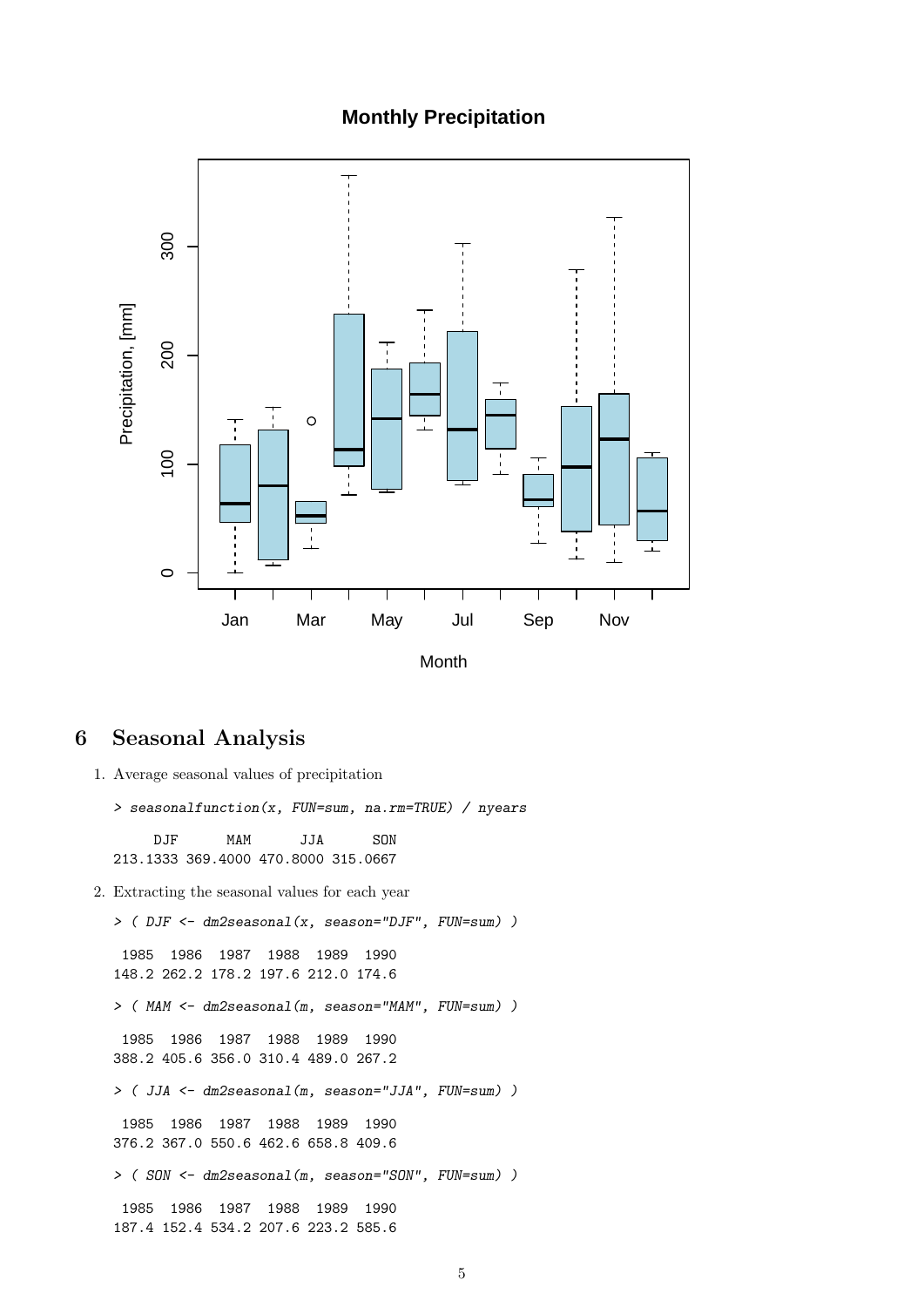3. Plotting the time evolution of the seasonal precipitation values

> hydroplot(x, pfreq="seasonal", FUN=sum, stype="default")

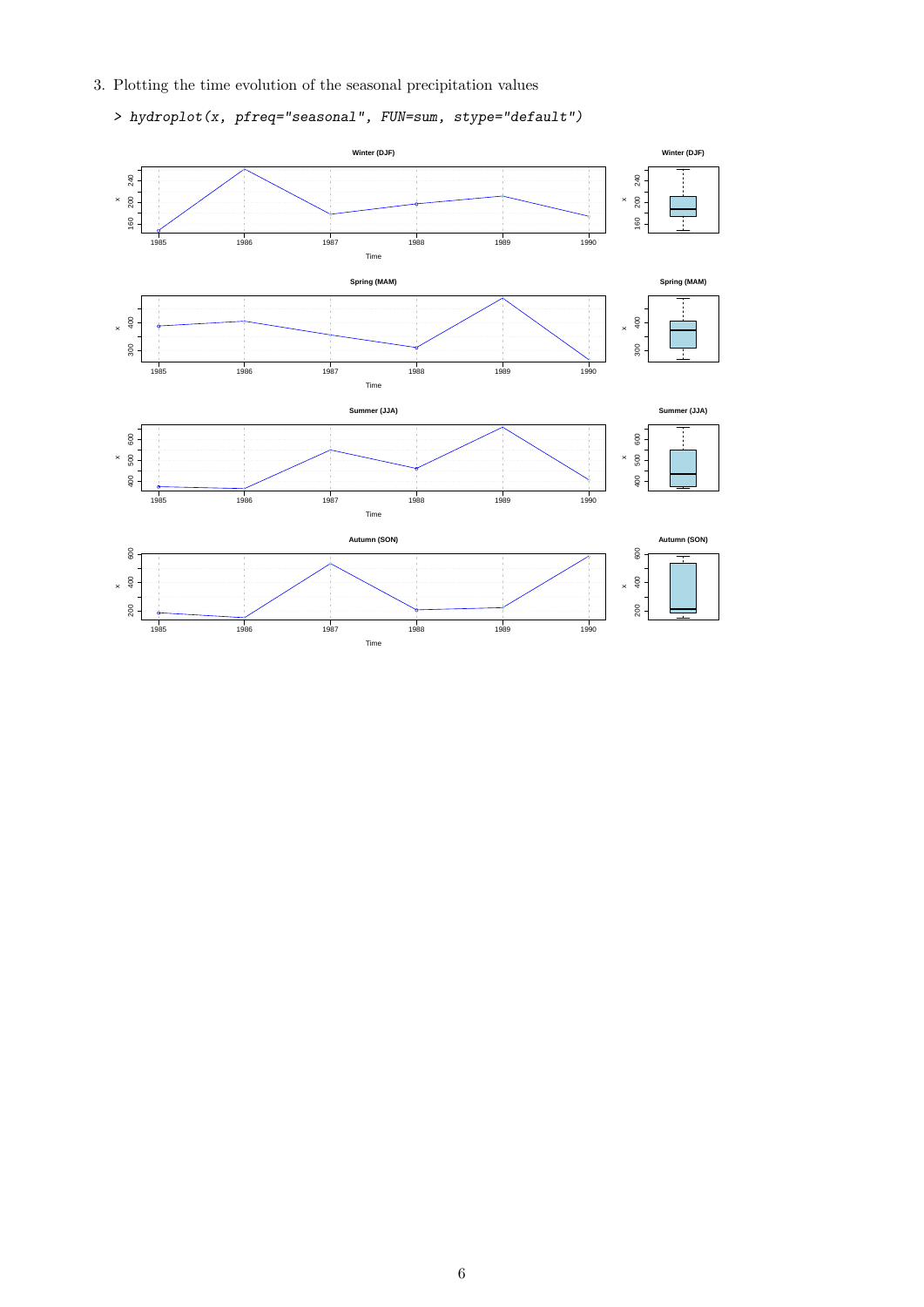#### 7 Some Extreme Indices

Common steps for the analysis of this section:

- 1. Loading daily precipitation data at the station San Martino di Castrozza, Trento Province, Italy, with data from 01/Jan/1921 to 31/Dec/1990.
	- > data(SanMartinoPPts)
- 2. Selecting only a three-year time slice for the analysis
	- > x <- window(SanMartinoPPts, start=as.Date("1988-01-01"))
- 3. Plotting the selected time series
	- > hydroplot(x, ptype="ts", pfreq="o", var.unit="mm")



#### 7.1 Heavy Precipitation Days (R10mm)

- 1. Counting and plotting the number of days in the period where precipitation is  $> 10$  [mm]
	- $>$  (R10mm  $\le$  length(x[x>10]))
	- [1] 127

#### 7.2 Very Wet Days (R95p)

1. Identifying the wet days (daily precipitation  $\geq 1$  mm):

 $>$  wet.index  $<-$  which(x  $>= 1$ )

2. Computing the 95th percentile of precipitation on wet days (PRwn95 ):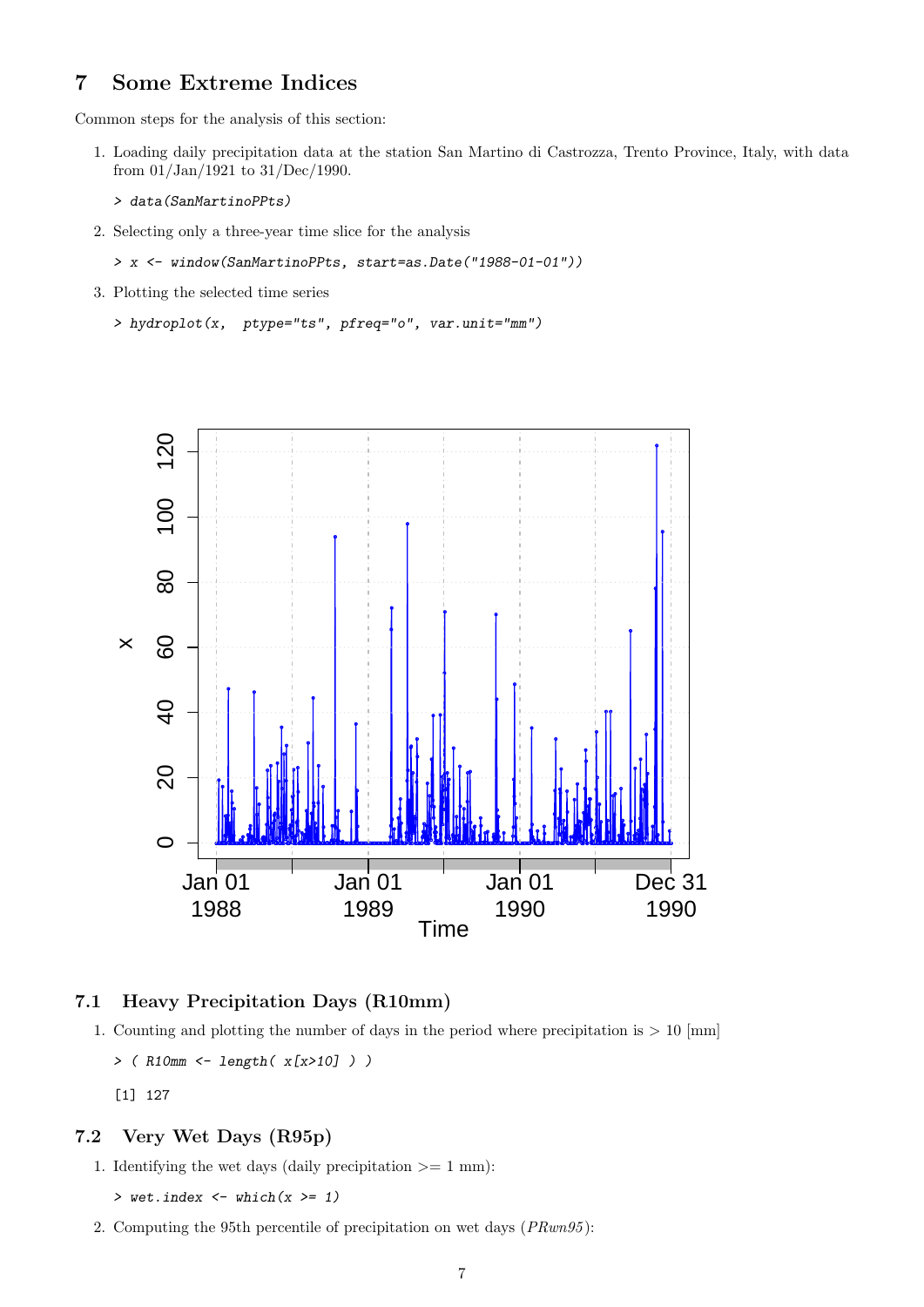```
> ( PRwn95 <- quantile(x[wet.index], probs=0.95, na.rm=TRUE) )
```

```
95%
39.75
```
Note 1: this computation was carried out for the three-year time period 1988-1990, not the 30-year period 1961-1990 commonly used.

Note 2: missing values are removed from the computation.

3. Identifying the very wet days (daily precipitation  $\geq PRun95$ )

 $>$  (very.wet.index  $<-$  which(x  $>=$  PRwn95))

[1] 30 92 234 287 422 423 461 550 551 674 676 719 939 950 998 [16] 1058 1061 1075

4. Computing the total precipitation on the very wet days:

```
> (R95p \leq sum(x[very.wet.index]))
```
[1] 1196.4

Note 3: this computation was carried out for the three-year time period 1988-1990, not the 30-year period 1961-1990 commonly used

#### 7.3 5-day Total Precipitation

1. Computing the 5-day total (accumulated) precipitation

```
> x.5max <- rollapply(data=x, width=5, FUN=sum, fill=NA, partial= TRUE,
                      align="center")
> hydroplot(x.5max, ptype="ts+boxplot", pfreq="o", var.unit="mm")
```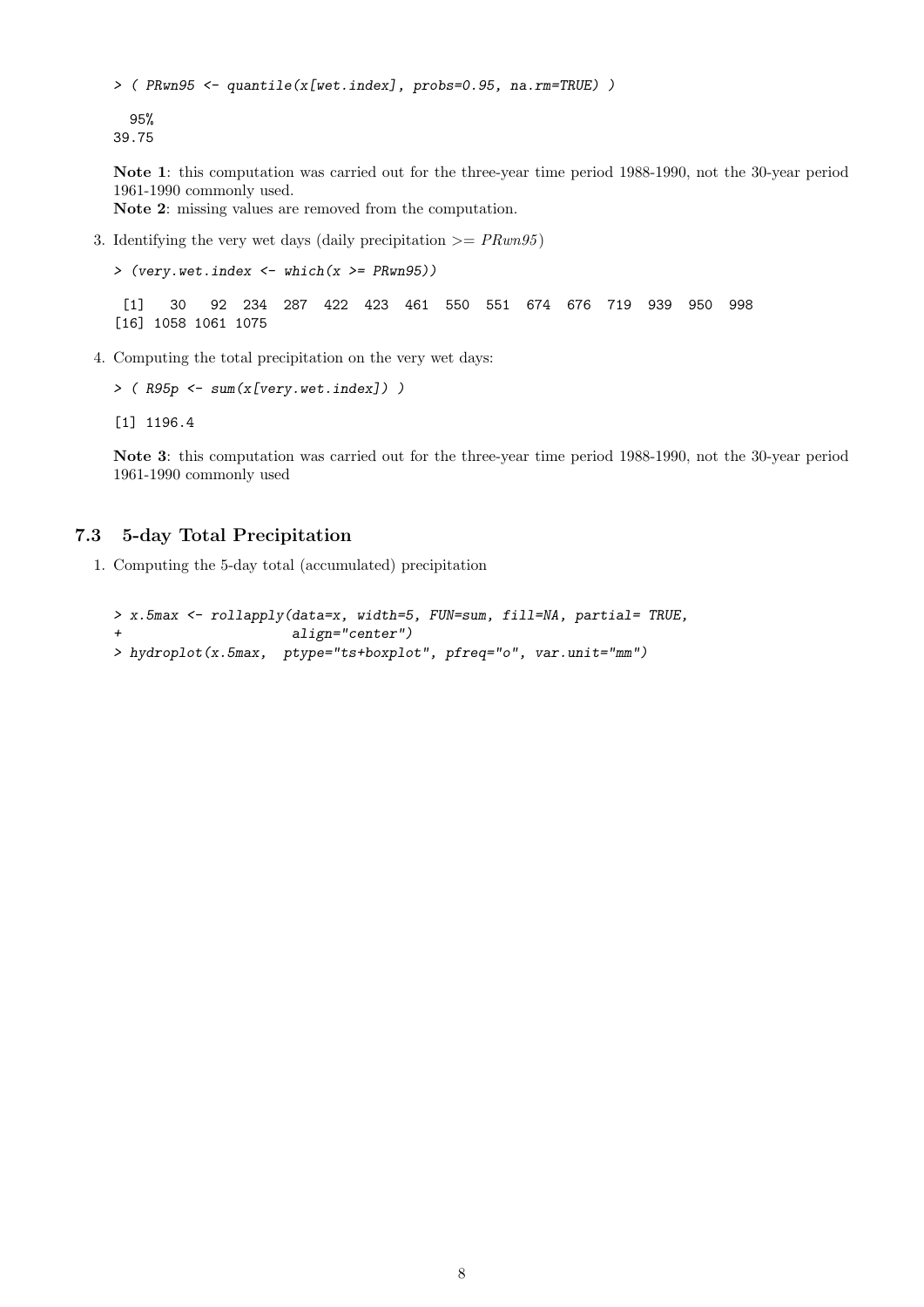

2. Maximum annual value of 5-day total precipitation

> (x.5max.annual <- daily2annual(x.5max, FUN=max, na.rm=TRUE))

1988-01-01 1989-01-01 1990-01-01 113.2 170.8 237.2

Note 1: for this computation, a moving window centred in the current day is used. If the user wants the 5-day total precipitation accumulated in the 4 days before the current day + the precipitation in the current day, the user have to modify the moving window.

Note 2: For the first two and last two values, the width of the window is adapted to ignore values not within the time series

## 8 Software Details

This tutorial was built under:

- [1] "x86\_64-pc-linux-gnu (64-bit)"
- [1] "R version 3.0.2 (2013-09-25)"
- [1] "hydroTSM 0.4-2-1"